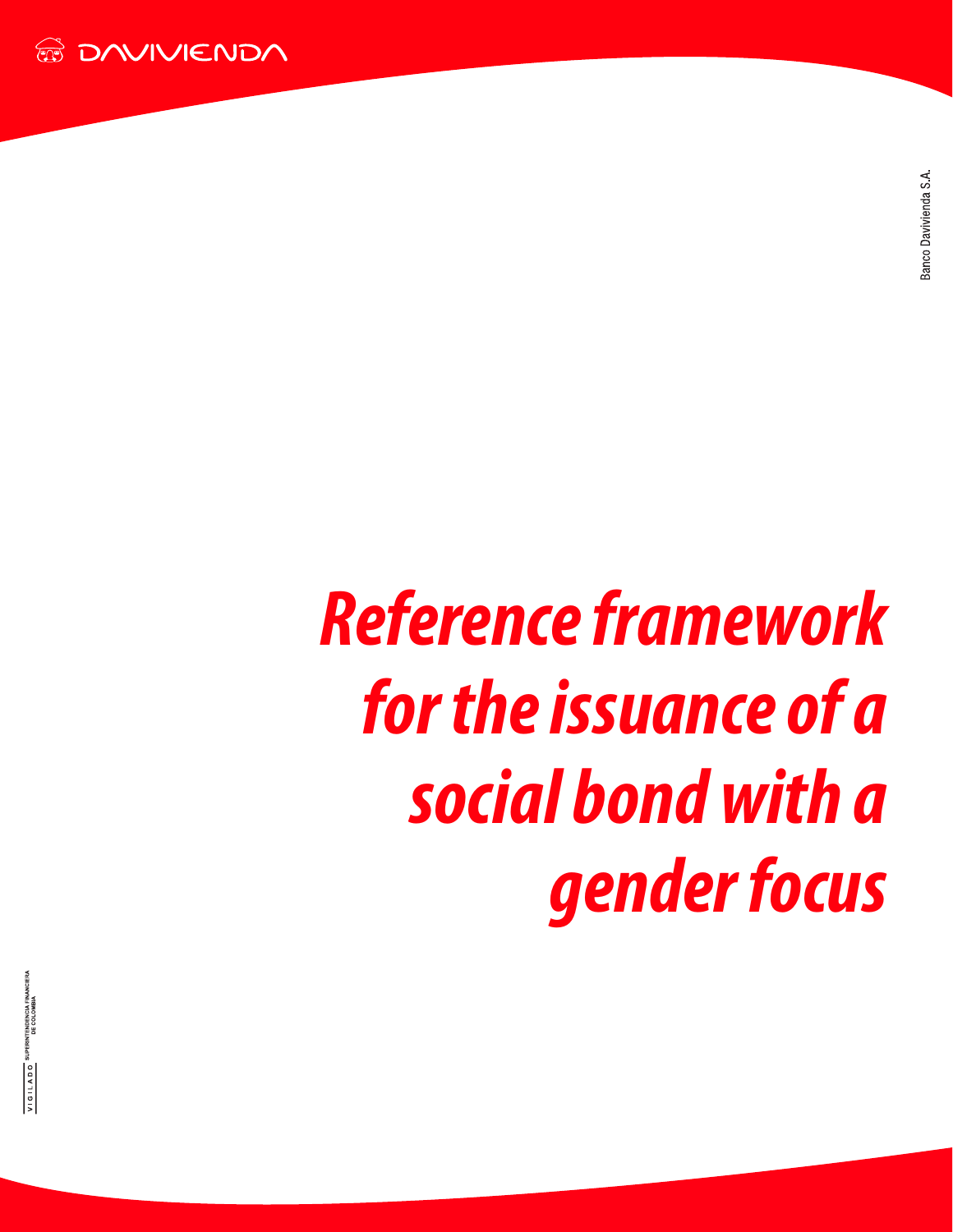## *I. Introduction July 2020*

Davivienda (the Bank) is a regional player active in 6 countries (Colombia, Panama, Costa Rica, El Salvador, Honduras, and the USA). In Colombia, Davivienda serves over 12.34 million customers with a network of 672 branches and more than 2,600 ATMs.

Davivienda has over 48 years of experience operating in the Colombian market, offering a wide range of financial services to individuals, SMEs, and corporate clients. In the local market, the Bank leads the way in mortgage lending, with a special focus on social housing. Davivienda is now the second largest bank in the nation as measured by its loan portfolio (15.7% market share as of Mar/20).

As of March 2020, Davivienda recorded COP\$139.6 trillion in assets, COP\$109.4 trillion in gross loans and COP\$12.9 trillion in equity. The Bank received international investment grade ratings from Moody's (Baa3/Negative), S&P (BBB-/Negative), and Fitch (BBB-/Negative). Gross loans are divided as follows:

| <b>Segment</b> | <b>Current balance</b><br>(COP Trillion) | % of total loan<br>portfolio |
|----------------|------------------------------------------|------------------------------|
| Commercial     | 53.4                                     | 49%                          |
| Consumer       | 31.2                                     | <b>28%</b>                   |
| Mortgage       | 24.8                                     | 23%                          |
| TOTAL          | 109.4                                    | 100.0%                       |

#### **Table 1: Segmentation of Davivienda's consolidated portfolio as of March 2020**

- Within the commercial portfolio, the SME segment is a cornerstone of the Bank's sustainability strategy and currently ranks third in the country in terms of market share, with a clear objective of expanding over the next two years. Davivienda offers its customers a wide range of products across all fronts: transactional, deposits, loans, and digital. SME customers are defined as individuals and legal entities with annual sales below COP\$20 billion. A gender perspective is an important component of the SME strategy, and therefore we will work on approaches aimed at serving these markets in greater detail.
- Likewise, financing social housing is strategic for the Bank. Davivienda leads the way in the financial sector in social mortgage loan disbursements, with a 31.7% stake as of December 2019. As for the breakdown of the social housing portfolio, Davivienda has enabled 86,848 women, accounting for 51% of the entire segment's portfolio, to fulfill their dream of owning their own home. In addition, 86% of the social housing portfolio consists of women as the only applicants for financing (Social Housing for Women).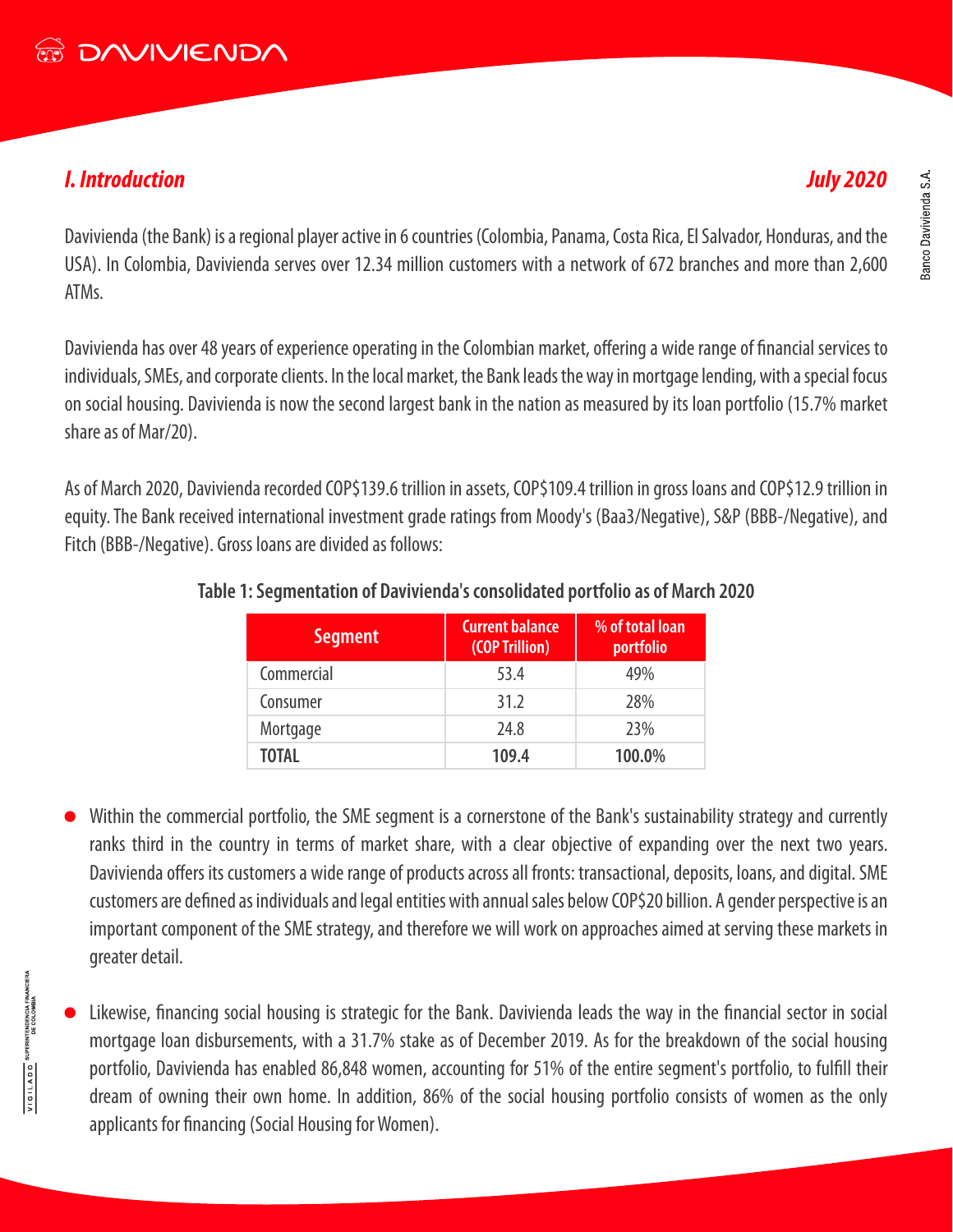The portfolio of social housing for women who are single-applicants is broken down into three sub-segments: (i) Income ranging between 1 and 2 Current Legal Minimum Monthly Salaries (SMMLV), accounting for 34.4% of the entire balance of the Social Housing for Women portfolio; (ii) Income ranging between 2-3 Current Legal Minimum Monthly Salaries (SMMLV), accounting for 43.6% of the entire balance of the Social Housing for Women portfolio; and (iii) Income exceeding 4 Current Legal Minimum Monthly Salaries (SMLMV), accounting for 22% of the entire balance of the Social Housing for Women portfolio. The first two sub-segments are the largest in terms of balances and disbursements.

Davivienda aims to develop innovative and sustainable value offerings for its customers through its Management Model.  $\bullet$ Its programs and projects are driven by shared value, leveraging its business model to address social and environmental issues. Thus, the Bank has been included in the Dow Jones Sustainability Global Index (DJSI) for the past six years, following an assessment of its sustainability performance. In addition, as part of this commitment, Grupo Bolívar, our holding company, is aligned with the Sustainable Development Goals (SDGs).

In accordance with the Environmental Policy, the Environmental and Social Risk Management System (SARAS) is part of Davivienda's risk management framework, allowing Davivienda to identify, assess, control and monitor environmental and social risks associated with the projects and activities it finances. In addition, it sets forth policies with respect to amounts, terms, sensitive activities and local regulations. The methodology follows IFC guidelines, performance standards, and the exclusion list, and it approaches climate change and human rights as cross-cutting issues.

#### **https://sostenibilidad.davivienda.com/**

The net proceeds of the Bond will be used to finance, in whole or in part, eligible loans originated as of the placement date of the Bond. To be eligible to access funds from the Social Bond with a gender focus, activities to be funded must fall into at least one of the following categories:

- Small and medium-sized enterprises (SMEs) led by women; or
- Mortgage loans (Social Housing) granted to women. Women as the sole applicant.

IDB Invest will support Davivienda in the issuance of this bond by underwriting 100% of the amount issued. The transaction is being structured based on the credit, environmental, social and corporate governance due diligence procedures applied by IDB Invest pursuant to its operating policies. Furthermore, during the implementation stage, IDB Invest will monitor the results achieved on an annual basis in accordance with its Development Effectiveness Framework (Annex II).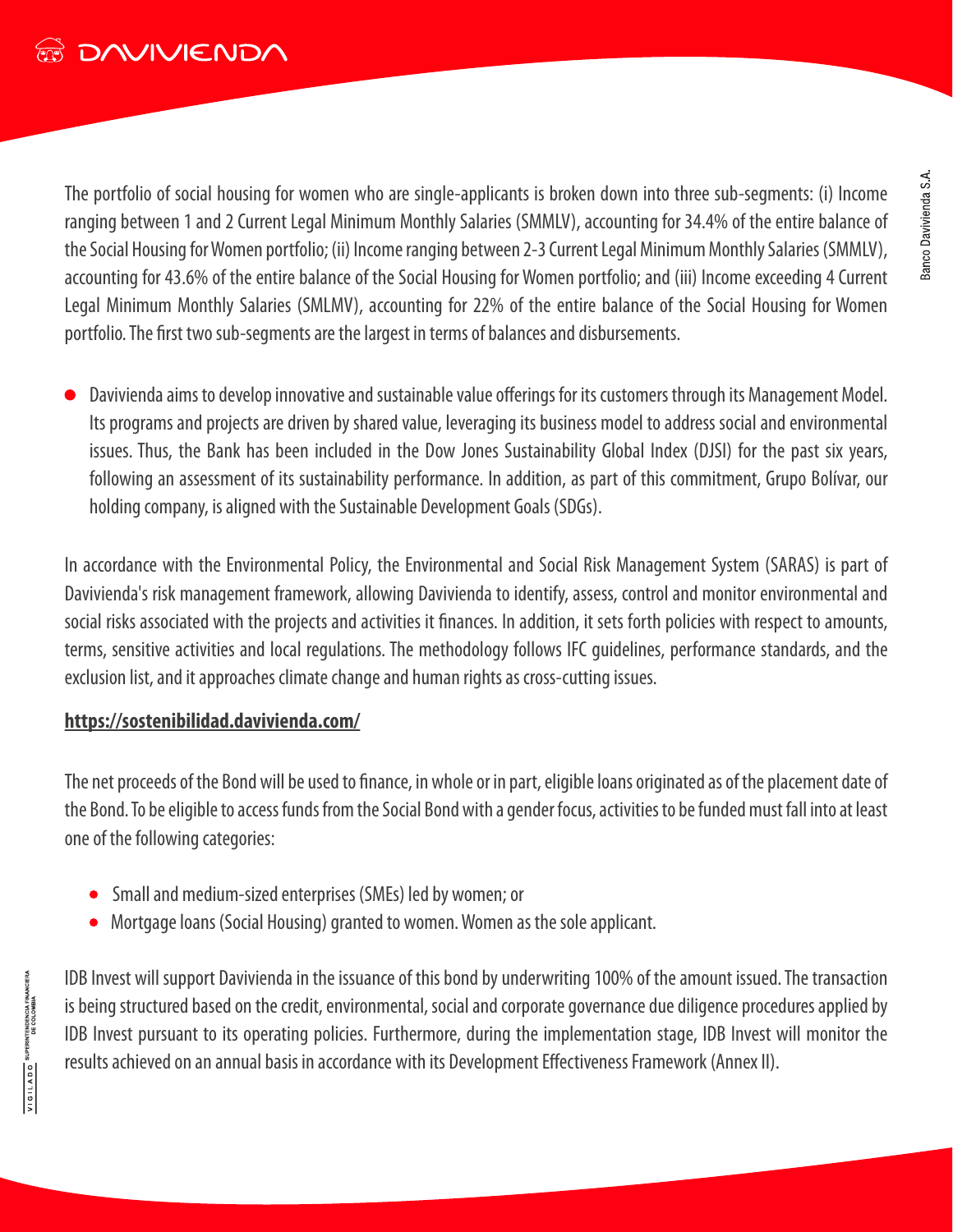Projects funded with resources derived from this Bond will be aligned with the institution's strategy, the SDGs and the Social Bond Principles (SBP) and its four guidelines: (i) use of proceeds; (ii) process for project evaluation and selection; (iii) management of proceeds; and (iv) reporting. This document will be used as a reference framework for the issuance of the Bond and will be submitted for a Second Party Opinion. Both the Framework Document and the Opinion will be published by the Bank on its website.

## *II. Use of proceeds*

#### **a) Target Portfolios**

In accordance with the guidelines of the Social Bond Principles, the proceeds of the Social Bond issue with a gender focus will be used to fund the bank's social portfolio in the following segments: (i) Women-led SMEs; and (ii) mortgage loans granted for the purchase or remodeling of a main dwelling in the social housing segment, in which the only borrower is a woman.

#### Women-led SMEs:

SMEs are defined as individuals with an economic activity or legal entities with annual sales up to COP 20,000 million. For this sector, the proceeds of the Social Bond will be used to provide new financing for working capital, inventory purchases or capital and fixed asset investments. Within this segment, SMEs that meet the following eligibility criteria will be deemed as women-led SMEs:

- At least 51% of the voting and equity ownership is held by women; and
- **•** Its main legal representative is a woman.

#### Mortgage loans for social housing owned by women

For this sector, the proceeds of the Social Bond will be used to grant mortgage loans for the acquisition of new or used homes that meet the following eligibility criteria:

- The only debtor and owner of the property is a woman;
- The home to be financed will be the main dwelling of the borrower;
- The property complies with regulatory requirements to ensure its habitability, quality standards in urban design, architecture and construction.

 The population eligible for this type of housing earns a monthly income of less than 8 Current Monthly MInimum Salaries (SMMLV). The maximum value of properties to be financed under this scheme is 150 Current Monthly Minimum Salaries (SMMLV).

<sup>&</sup>lt;sup>1</sup> As of 2020, the Current Monthly Minimum Legal Salary is COP\$877,803, approximately US\$255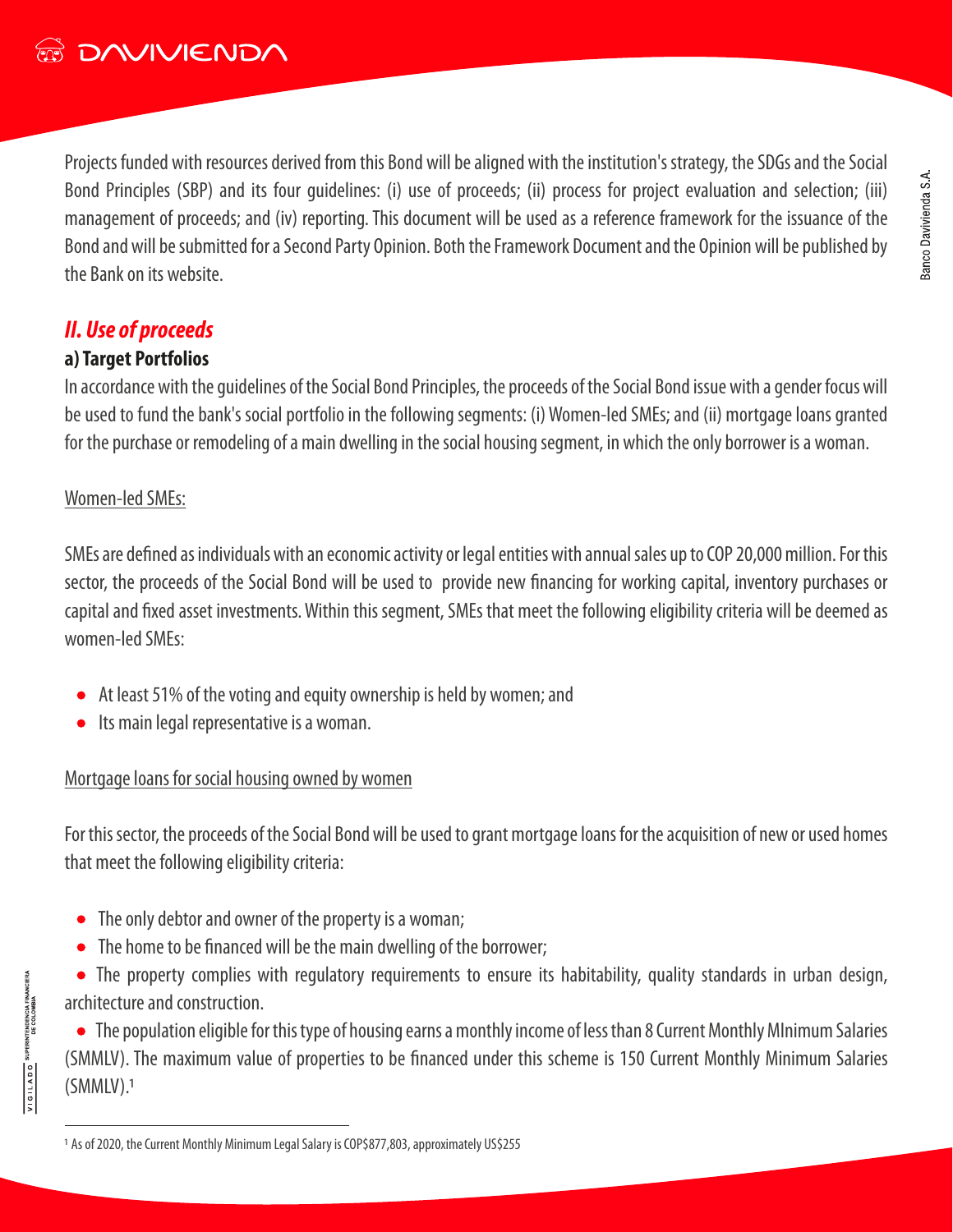The proceeds of the bond will be allocated to new financings within a maximum of two years from the issuance of the bond. The bond will serve as a financial instrument to increase access to financing for the target segments typically underserved by local banks.

Davivienda established a clear strategy to grow its SME portfolio, not only relative to its overall portfolio but also relative to the rest of the financial system, based on the following items: (i) training and coaching sales representatives to serve this segment more effectively and more closely; (ii) simpler and more efficient processes, assigning a pivotal role to digital channels and alternatives; (iii) adequate products to meet the customer's needs; and (iv) supporting customers with a range of non-financial services that provide an added value that differentiates us from other financial offerings. Some of the sectors identified as strategic to leverage the strategy are: agriculture, land, education, co-ownership, tourism, transportation and trade.

For the women-owned SME segment specifically, the bank intends to expand its client base by offering a comprehensive value proposition under development within the bank, with technical assistance from IDB Invest. Davivienda has a robust female customer base in deposit products, which serves as the starting point for implementing the women's banking strategy across all of the bank's business segments.

Home financing is a strategic focus for Davivienda. Moreover, social housing offers Davivienda a clear roadmap to continue consolidating its leadership and increasing its market share in the financial system, based on the following strategic components: (i) continue to work closely with the National Government to increase access to housing solutions through benefits and interest rate subsidies available through programs such as "Mi Casa Ya" (My House Now); (ii) simplify housing finance-related processes to ease access to housing finance (iii) build and deploy a digital solution that enables customers to purchase their own home through an end-to-end digital process with features such as property search, loan and collateral approval, digital uploading of documents and process tracking.

As for the segment of social housing for women, in line with Davivienda's women's banking strategy, we intend to finance housing for more women and design a home-buying experience capable of delivering added value to adequately meet the needs of this segment.

## **b) General Criteria**

All financed projects must comply with applicable national environmental, social, occupational health and safety regulations. Additionally, projects that meet one or more of the following criteria will not be able to use resources derived from the Social Bond: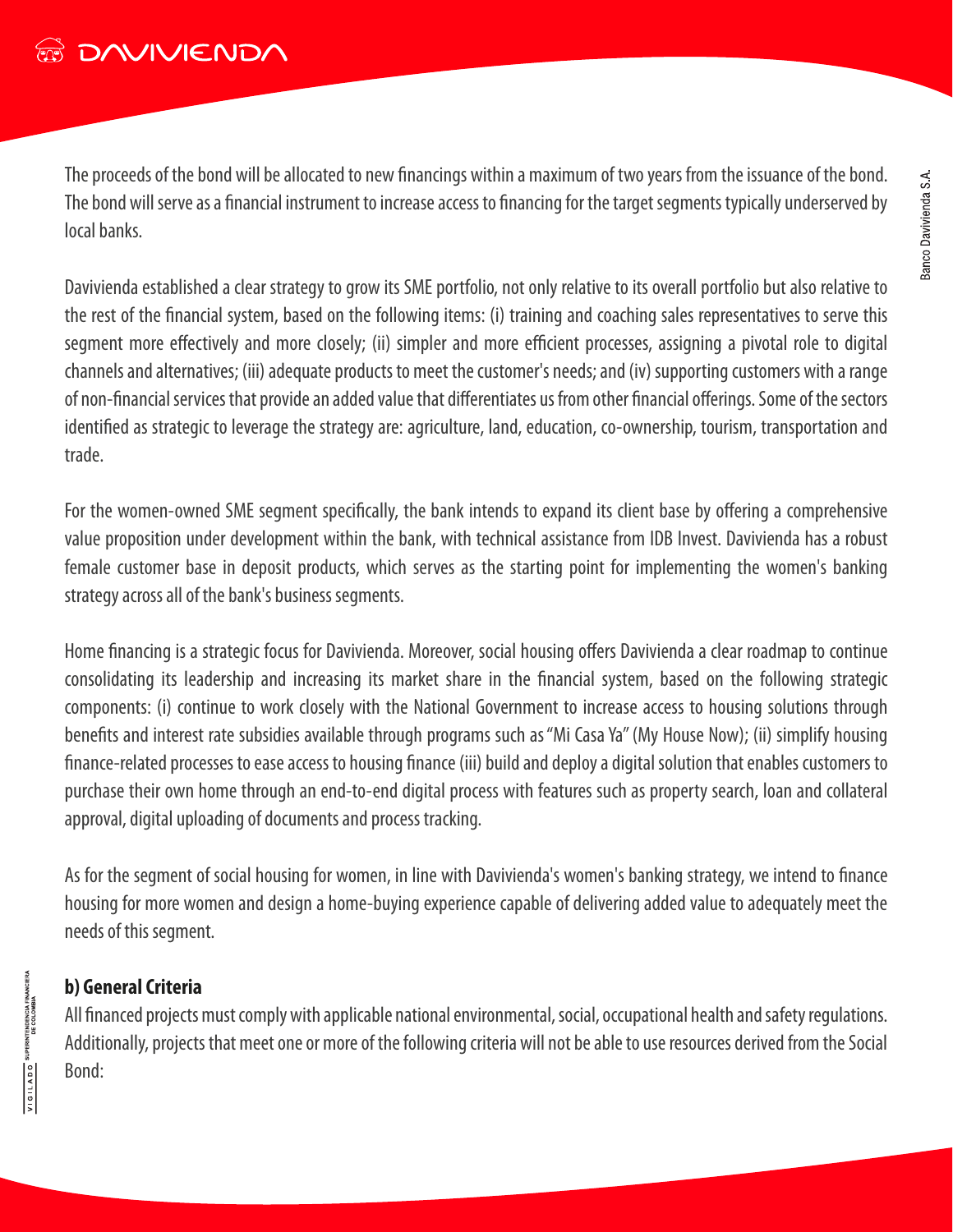Clients or projects classified as Category A, based on environmental and social categorization as defined by IDB Invest's Environmental and Social Sustainability Policy. These operations carry significant adverse environmental or social risks that are potentially irreversible, with terms exceeding 36 months and costs above 10 million USD.

- Projects in High Risk Industries (Appendix I)
- IDB Invest Exclusion List (Appendix I)

## **c) Alignment with the Sustainable Development Goals (SDGs)**

The 2030 Agenda for Sustainable Development sets out 17 global goals with 169 targets intended to promote sustainable development: economic, environmental and social, with a focus on equity and inclusion. The projects financed with the proceeds of the Social Bond will make a significant contribution to the development of the most vulnerable populations and are aligned with the SDGs depicted in Table 2. In addition, Table 2 shows the relevant categories of the Social Bond Principles and the indicators to be used for monitoring and evaluation of alignment with the SDGs.

## **Table 2: Contribution to SDGs**

| <b>CATEGORIES SOCIAL</b><br><b>BOND PRINCIPLES</b>                                                                                                                | <b>SUSTAINABLE</b><br><b>DEVELOPMENT GOALS</b> | <b>SDG GOALS</b>                                                                                                                                                                                                                                                                                                                                     | <b>INDICATORS</b>                                                                                                                                                                                 |
|-------------------------------------------------------------------------------------------------------------------------------------------------------------------|------------------------------------------------|------------------------------------------------------------------------------------------------------------------------------------------------------------------------------------------------------------------------------------------------------------------------------------------------------------------------------------------------------|---------------------------------------------------------------------------------------------------------------------------------------------------------------------------------------------------|
| (i) Affordable housing<br>(ii) access to essential<br>services through access<br>to financing for social<br>housing loans granted<br>to women                     | THE LA POBREZA<br><b>RAA.</b>                  | 1.4 By 2030, ensure that all men and<br>women, particularly the poor and<br>vulnerable, have equal rights to<br>economic resources, as well as access to<br>basic services, ownership and control of<br>land and other assets, inheritance,<br>natural resources, appropriate new<br>technologies and financial services,<br>including microfinance. | Number of outstanding social housing<br>loans to women at the end of the<br>reporting period.                                                                                                     |
| Socio-economic<br>advancement and<br>empowerment of<br>women through access<br>to financing for<br>women-led SMEs and<br>social housing loans<br>granted to women | <b>IGUALDAD</b><br><b>DE GÊNERO</b><br>5       | 5.5. Ensure the full and effective<br>participation of women<br>and<br>equal<br>leadership opportunities<br>5. a Access to property and financial<br>services by women                                                                                                                                                                               | Amount or number of outstanding loans<br>to women-led SMEs at the end of the<br>reporting period.<br>Number of outstanding social housing<br>loans to women at the end of the<br>reporting period |
| (i) Access to<br>essential services,<br>and (ii) Affordable<br>housing through                                                                                    | TRABAJO DECENTE<br>FCONOMICO                   | 8.3. Promote the creation of decent jobs,<br>and foster the growth of micro, small and<br>medium-sized enterprises, including<br>through access to financial services.                                                                                                                                                                               | Amount or number of outstanding loans<br>to women-led SMEs at the end of the<br>reporting period.                                                                                                 |
| access to financing<br>for women-led SMEs<br>and social housing<br>granted to women                                                                               |                                                | 8.10. Strengthen the capacity<br>0t<br>financial<br>domestic<br><i>institutions</i><br>to<br>encourage and expand access to banking,<br>insurance and financial services for all.                                                                                                                                                                    | Number of outstanding social housing<br>loans to women at the end of the<br>reporting period                                                                                                      |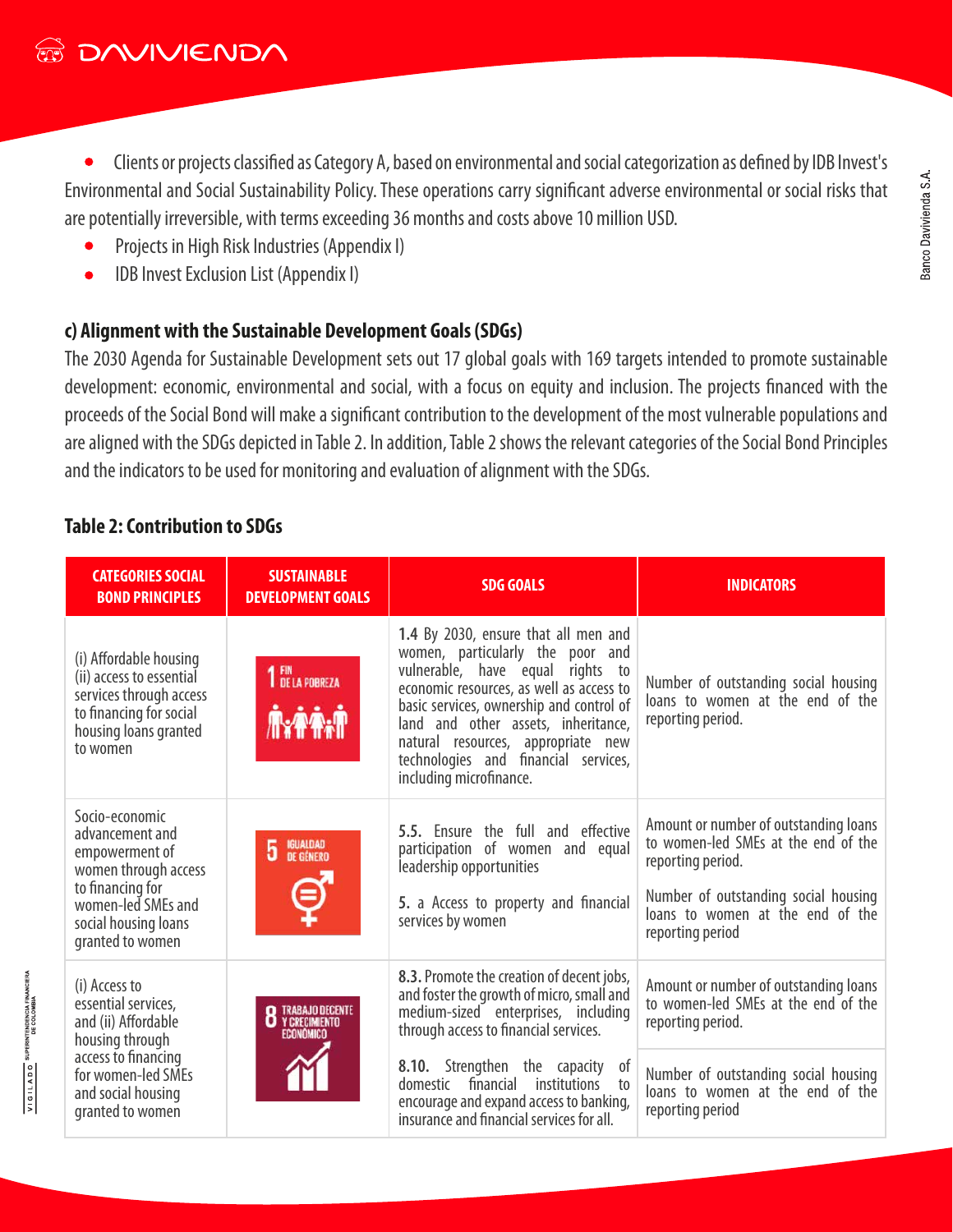| Access to essential<br>services through access<br>to financing for<br>women-led SMEs                                                                              | <b>INDUSTRIA</b><br><b>9</b> INDUSTRIA,<br><b>INFRAESTRUCTURA</b> | 9.3 Increase access by small industries<br>and other businesses to financial<br>services, including affordable credit and<br>their integration into value chains and<br>markets                                                       | Amount or number of outstanding loans<br>to women-led SMEs at the end of the<br>reporting period.                                                                                                 |
|-------------------------------------------------------------------------------------------------------------------------------------------------------------------|-------------------------------------------------------------------|---------------------------------------------------------------------------------------------------------------------------------------------------------------------------------------------------------------------------------------|---------------------------------------------------------------------------------------------------------------------------------------------------------------------------------------------------|
| Socio-economic<br>advancement and<br>empowerment of<br>women through access<br>to financing for<br>women-led SMEs and<br>social housing loans<br>granted to women | REDUCCIÓN DE LAS<br>DESIGUALDADES                                 | 10.2 By 2030, to empower and promote<br>the social, economic and political<br>inclusion of all people, regardless of their<br>age, sex, disability, race, ethnicity, origin,<br>religion or economic situation or other<br>condition. | Amount or number of outstanding loans<br>to women-led SMEs at the end of the<br>reporting period.<br>Number of outstanding social housing<br>loans to women at the end of the<br>reporting period |
| (i) Affordable housing,<br>and (ii) access to<br>essential services<br>through access to<br>financing for social<br>housing loans granted to<br>women             | <b>BIUDADES</b><br><b>COMUNIDADES</b><br><b>SOSTENIBLES</b>       | 11.1 By 2030, to ensure access for all to<br>adequate, safe and affordable housing<br>and basic services, and upgrade slums                                                                                                           | Number of outstanding social housing<br>loans to women at the end of the<br>reporting period                                                                                                      |

## *III. Process for evaluation and selection*

The evaluation process for SME applications is comprised of the following stages: (i) Making sure that the sales staff understand the customers, the profiles and the value proposition; (ii) Structuring the business around customer needs; (iii) Financial evaluation performed by the credit department; (iv) Setting up collateral for the loan; (v) Request for disbursement of resources. Resources may be disbursed in several tranches according to the credit limit assigned to the client.

The evaluation and selection process of projects for the social housing segment is comprised of the following steps: (i) Financial evaluation: Our commercial advisors assess the payment capacity and creditworthiness of our clients to ensure compliance with housing regulations stipulated by the National Government. Throughout this process, additional financial information may be requested from the client; all information must be submitted to the Credit Evaluation Department; (ii) Collateral evaluation/appraisal certification: collateral information is sent to the Credit Evaluation Department by an appraiser authorized by the Bank. (iii) Based on the client 's information and collateral, the Loan Evaluation Department endorses the financial approval of the loan. Once the client receives the loan approval letter, he/she signs the promissory note; (iv) Upon the execution of the promissory note, Davivienda appoints a lawyer to review the legal standing of the property and support the client in titling and registering the property; (v) The developer delivers the property to the client, and the Bank then disburses the loan and settles the obligation.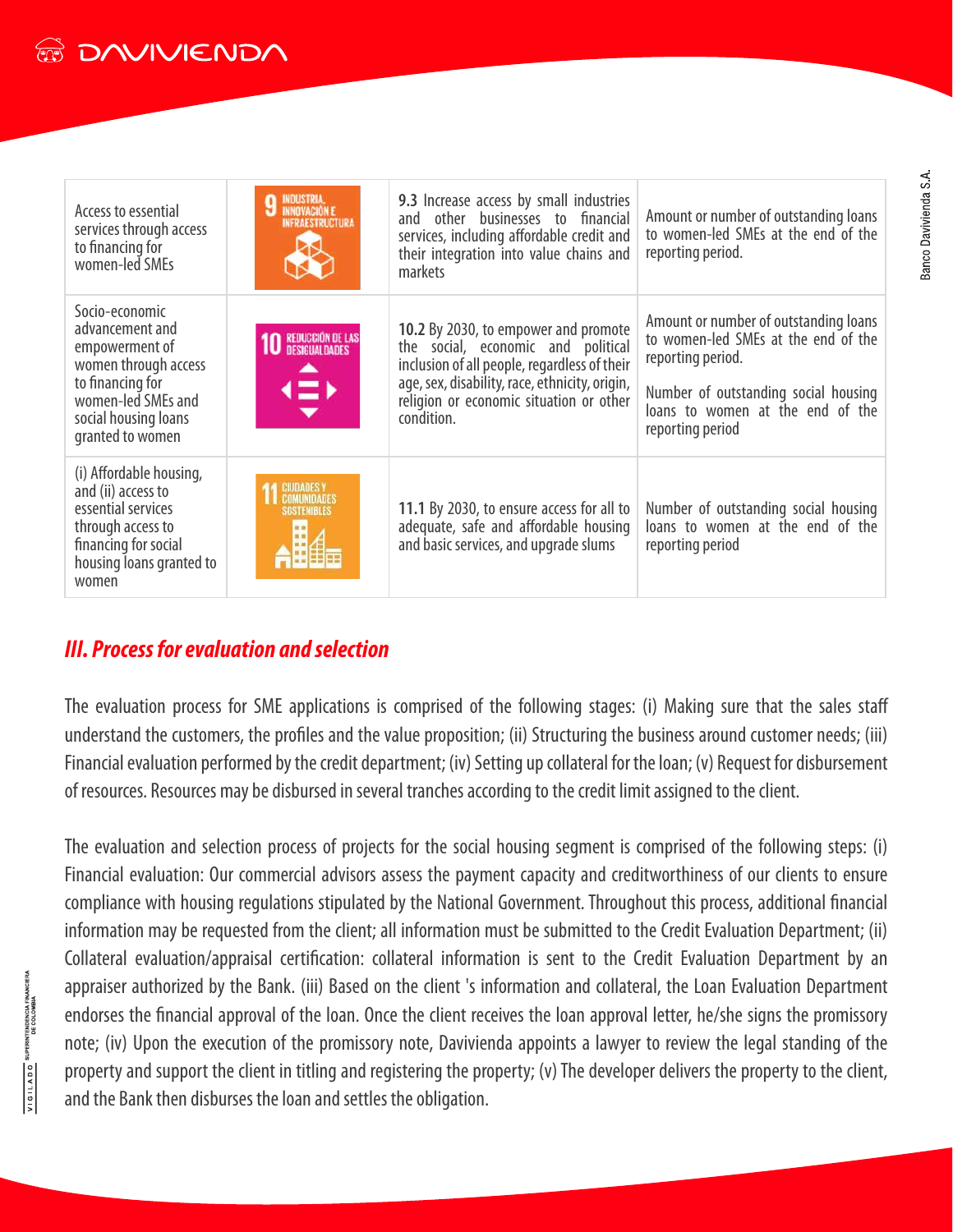In addition, Davivienda will assemble a working group to monitor the placement of the social bond with a gender focus. The working group will be formed including the following departments: SME Segment Management, Housing Business Management, Sustainability and Public Relations Management and the Office of the VP of Credit Risk. The duties of the working group will be to evaluate client information and verify compliance with eligibility criteria, as well as to monitor indicators of eligible projects.

## *IV. Management of proceeds*

Bond proceeds will be managed by the Office of the Vice President of Treasury of Davivienda and will be used to finance new loans that meet the eligibility criteria described above. Resources pending placement will be managed in accordance with Davivienda's liquidity portfolio, mainly held in public debt securities.

Davivienda will commission an external audit on an annual basis starting the year following the issuance of the Social Bond and until its maturity, a verification report on the allocation of funds from its social bond issues in accordance with the criteria and processes set forth in this framework.

Davivienda will replace those loans that, regardless of the reason, are no longer eligible under the criteria established herein, within two months after learning that they are no longer eligible.

The processes outlined above will be in place for the entire term of the Social Bond issued under this framework.

## *IV. Key Performance Indicators*

To stimulate the growth of the women-owned SMEs portfolio, investors in the Social Bonds will offer Davivienda economic benefits tied to the following key performance indicator:

| Year                                                                                                     | 2022       | 2023       | 2024       | 2025       | 2026       |
|----------------------------------------------------------------------------------------------------------|------------|------------|------------|------------|------------|
| Number of loans to<br>women-led SMEs as a<br>percentage of the overall<br>SME portfolio (%) <sup>2</sup> | 21%        | 22%        | 23%        | 25%        | 27%        |
| Annual incentive -<br>economic benefit tied to<br>the indicator                                          | US\$60,000 | US\$60,000 | US\$60,000 | US\$60,000 | US\$60,000 |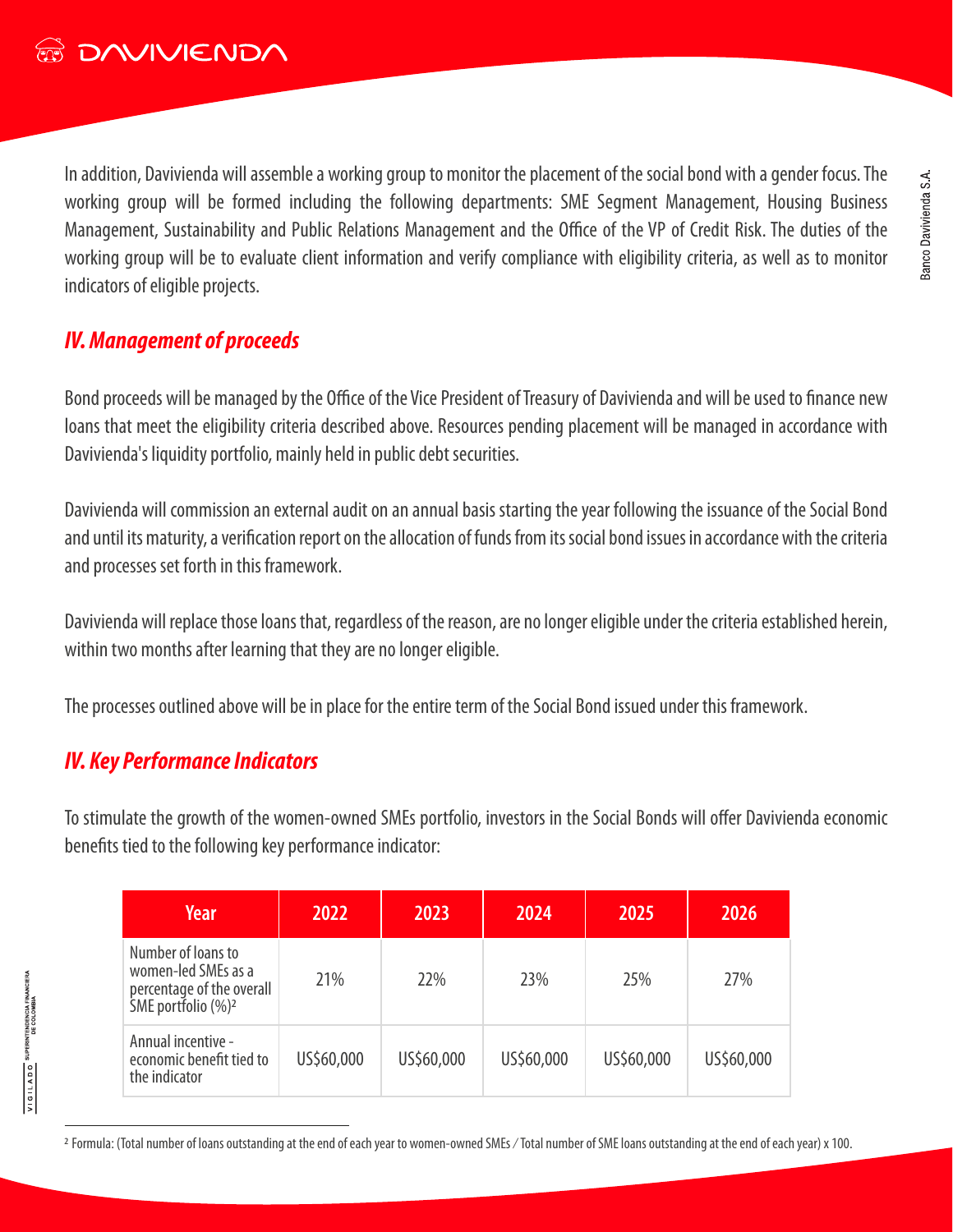It is thus expected that by 2026, 27% of the number of SME loans will be granted to women-led SMEs. As part of the annual external audit, Davivienda will disclose to investors a progress report on the achievement of these goals from 2022 to 2026.

This key performance indicator will measure the Bond's contribution to close the US\$93 billion financing gap faced by women who own and lead small and medium-sized enterprises in Latin America and the Caribbean, and to reduce the number of unbanked women in Colombia (56% of the total number of unbanked adults). By stimulating the growth of the women-led SME portfolio, Davivienda serves a segment that has historically been neglected by financial institutions, but that offers a potential for growth in business volume. Furthermore, the results of this transaction can send a positive signal to the market, thereby possibly resulting in a multiplier effect.

#### **I. Reporting**

Davivienda will publish on its website the Second Party Opinion issued by Vigeo on the date of the bond issuance. This document is based on the evaluation and describes all the characteristics of the bonds in addition to the commitments made prior to the issuance.

Additionally, Davivienda will share with IDB Invest and publish on its website an annual report outlining the following:

- The use of proceeds derived from the issuance, up to the maturity date of the bond, broken down by loans granted to women-led SMEs and women-owned social housing;
- Results for the indicators listed in Table 3. These indicators are used for monitoring and they pertain to the categories of the Social Bond Principles (SBPs). The methodology used to calculate these indicators is also based on the SBPs (This chart includes indicators that relate to the Sustainable Development Goals, among others [Table 2]);
- The percentage of bond proceeds pending allocation to loans, as well as information on how such proceeds are managed and administered on a temporary basis until they are allocated;

Finally, as stated in *Section IV. Management of Resources*, Davivienda will engage an external auditor to perform an annual audit until the maturity date of the bond verifying: (i) that the allocation of the proceeds of social bond issues is administered in accordance with the provisions of this document, including eligibility criteria, and (ii) progress and fulfillment of Key Performance Indicators. This report will be shared with IDB Invest and published on Davivienda's website.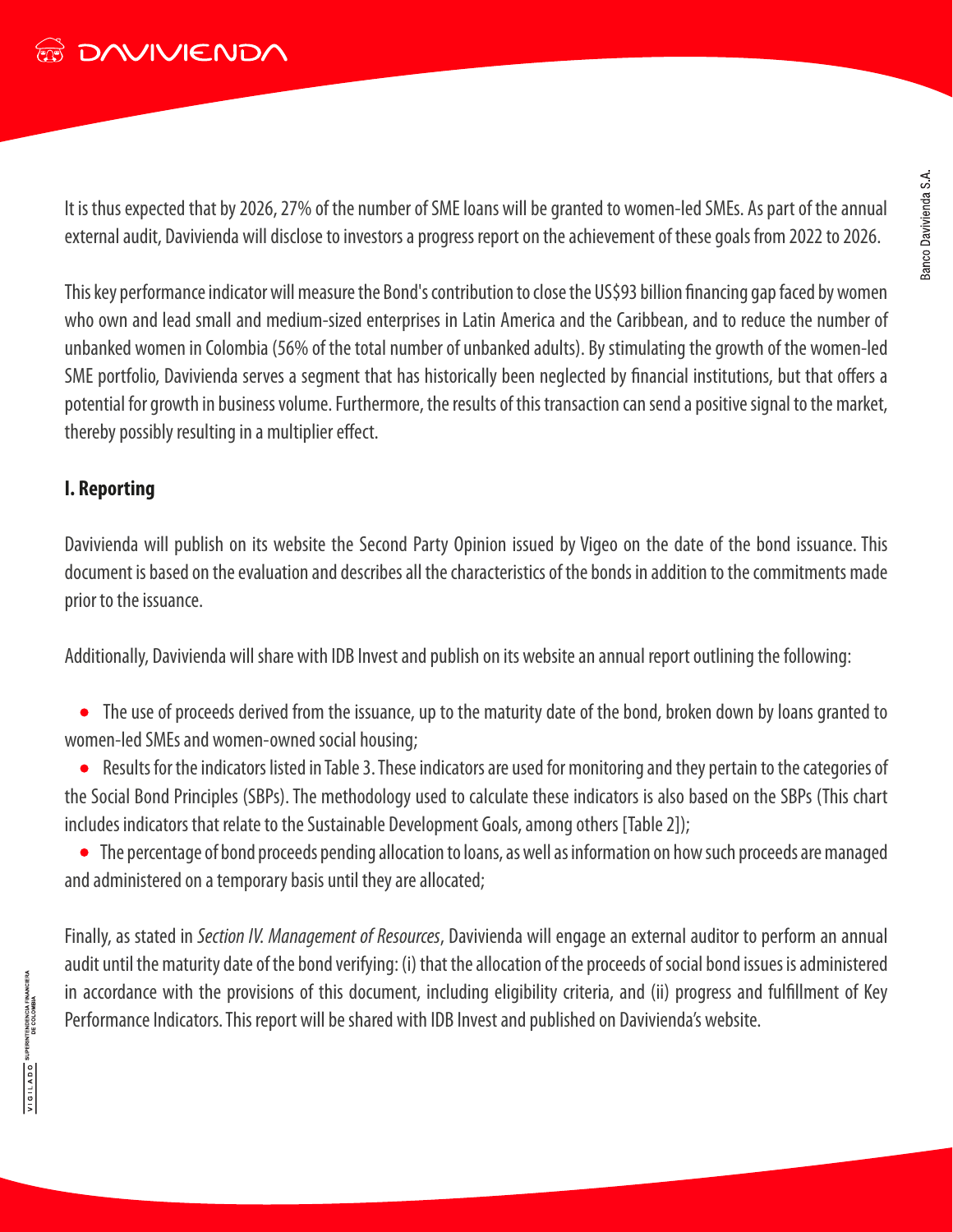## **Table 3: Annual Report Indicators**

| <b>CATEGORY OF</b><br><b>ELIGIBLE PROJECTS</b> | <b>INDICATOR</b>                                                                                                                 | <b>DEFINITION</b>                                                                                                                                                                                                                                                                                                                    | <b>MEASU-</b><br><b>REMENT</b><br><b>UNIT</b> |
|------------------------------------------------|----------------------------------------------------------------------------------------------------------------------------------|--------------------------------------------------------------------------------------------------------------------------------------------------------------------------------------------------------------------------------------------------------------------------------------------------------------------------------------|-----------------------------------------------|
| Women-led<br>SME <sub>s</sub> <sup>3</sup>     | Amount of outstanding<br>Ioans - Women-led SMEs                                                                                  | Total value of the Financial Intermediary's portfolio of outstanding<br>loans to women-led small and medium enterprises at the end of the<br>reporting period.                                                                                                                                                                       |                                               |
|                                                | Number of outstanding<br>Ioans - Women-led SMEs                                                                                  | Total number of outstanding loans in the Financial Intermediary's<br>portfolio of loans to women-led small and medium enterprises at the<br>end of the reporting period.                                                                                                                                                             |                                               |
|                                                | Amount of loans disbursed<br>- Women-led SMEs                                                                                    | Total value of loans disbursed by the Financial Intermediary to<br>women-led small and medium enterprises during the reporting period.                                                                                                                                                                                               |                                               |
|                                                | Number of loans disbursed<br>- Women-led SMEs                                                                                    | Total number of loans disbursed by the Financial Intermediary to<br>women-led small and medium enterprises during the reporting period.                                                                                                                                                                                              |                                               |
|                                                | Number of active clients -<br><b>Women-led SMEs</b>                                                                              | Number of the Financial Intermediary's clients categorized as<br>women-led small and medium enterprises with active loans at the end<br>of the reporting period.                                                                                                                                                                     |                                               |
|                                                | Number of active clients -<br><b>SMEs</b>                                                                                        | Number of the Financial Intermediary's clients categorized as small and<br>medium enterprise with active loans at the end of the reporting period.                                                                                                                                                                                   |                                               |
|                                                | Number of clients with the<br>increased annual sales -<br><b>Women-led SMEs</b>                                                  | Number of women-led SME clients in the Financial Intermediary's<br>portfolio of outstanding loans, benefitted by at least one loan, that<br>experienced an increase in sales during the reporting period. To report<br>this indicator, annual sales during the current and the previous year<br>should be collected for each client. |                                               |
|                                                | Total number of loans to<br>women-led SMEs as a<br>percentage of the overall<br>SME portfolio (%) (Key<br>performance indicator) | Number of outstanding loans in the Financial Intermediary's portfolio<br>of loans to women-led small and medium enterprises period as a<br>percentage of the total number of loans to small and medium<br>enterprises, at the end of the reporting.                                                                                  | $\frac{0}{0}$                                 |
| Women-owned<br>social housing 4                | Amount of outstanding<br>loans - Women-owned<br>social housing                                                                   | Total value of the Financial Intermediary's portfolio of outstanding<br>loans to women-owned social housing projects at the end of the<br>reporting period.                                                                                                                                                                          |                                               |
|                                                | Number of outstanding<br>loans - Women-owned<br>social housing                                                                   | Total number of outstanding loans in the Financial Intermediary's<br>portfolio of loans to women-owned social housing projects at the end<br>of the reporting period.                                                                                                                                                                |                                               |
|                                                | Amount of loans disbursed<br>- Women-owned social<br>housing                                                                     | Total value of loans disbursed by the Financial Intermediary to<br>women-owned social housing projects during the reporting period.                                                                                                                                                                                                  | COP                                           |
|                                                | Number of loans disbursed<br>- Women-owned social<br>housing                                                                     | Total number of loans disbursed by the Financial Intermediary to<br>women-owned social housing projects during the reporting period.                                                                                                                                                                                                 | $\#$                                          |

VIGILADO SUPERINTENDENCIA FINANCIERA<br>VIGILADO SUPERINTENDENCIA FINANCIERA

Banco Davivienda S.A.

<sup>&</sup>lt;sup>3</sup> According to the criteria defined in section II a) <sup>-</sup> Definition of projects eligible for women<sup>-</sup>led SMEs

According to the criteria defined in section II. a) *Definition of projects eligible for mortgage loans*.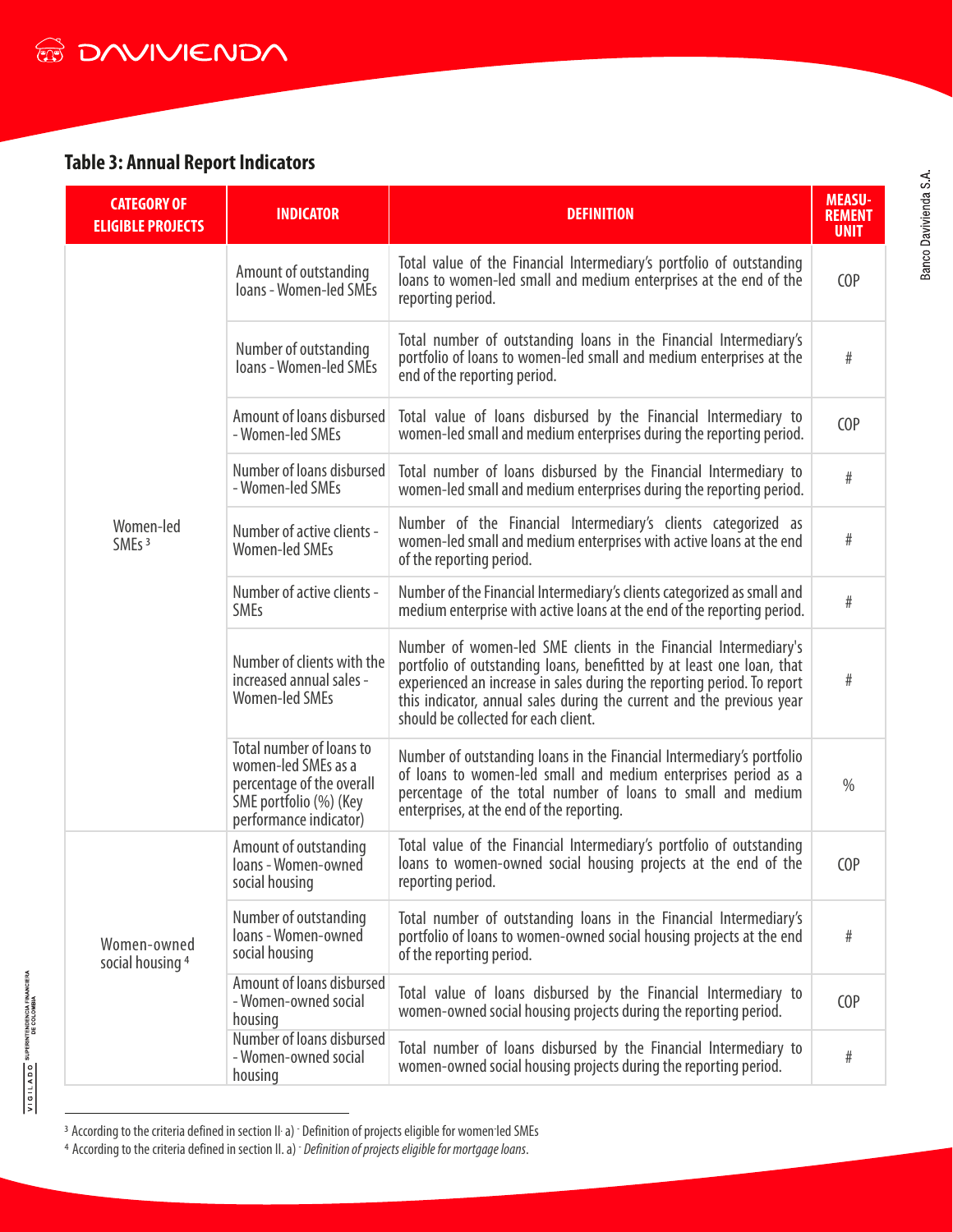## *Appendix I* **List of excluded activities**

Neither the IDB nor IDB Invest provide financing for projects or companies involved in the production, trade or use of the products, substances or activities listed below.

**1.** Unlawful under the laws or regulations of the Receiving Country, or under international conventions and treaties ratified by the Receiving Country.

- **2.** Weapons and ammunition.
- **3.** Tobacco
- **4.** Gambling, casinos and analogous businesses<sup>6</sup>
- **5.** Wild animals and plants or products derived therefrom regulated under the Convention on International Trade in Endangered Species of Wild Fauna and Flora (CITES)
- **6.** Radioactive materials<sup>8</sup>
- **7.** Unbound asbestos fibers<sup>9</sup>
- **8.** Forestry projects or operations that are not consistent with the Bank's Environmental and Safeguards Compliance Policy.<sup>10</sup>
- **9.** Polychlorinated biphenyls (PCBs)
- **10.** Pharmaceuticals subject to international phase outs or bans<sup>11</sup>
- **11.** Pesticides and herbicides subject to international phase outs or bans<sup>12</sup>
- **12.** Ozone-depleting substances subject to international phase outs<sup>13</sup>
- **13.** Fishing in the marine environment with trawl nets over 2.5 km in length
- **14.** Movements of waste and waste products across borders<sup>14</sup>, excluding non-toxic waste destined for recycling.
- **15.** Persistent Organic Pollutants<sup>15</sup>

<sup>&</sup>lt;sup>5</sup> Not applicable to sponsors that are not materially involved in these activities. "Not materially involved" means that the activity is ancillary to the sponsor's main operating activities.

 $^6$  Not applicable to sponsors that are not materially involved in these activities. "Not materially involved" means that the activity is ancillary to the sponsor's main operating activities.

www.cites.org.

 $^{\rm 8}$  Not applicable to the purchase of medical equipment, quality control (measurement) equipment or other equipment showing that the radioactive source is insignificant and/or adequately shielded.

 $9\,$  Not applicable to the purchase and use of asbestos-bonded fiber cement sheets in which the asbestos content is  $<$  20%.

<sup>&</sup>lt;sup>10</sup> Document (GN-2208-20), the IDB Environment and Safeguards Compliance Policy dated August 19<sup>,</sup> 2006, approved by the IDB Board of Directors on that date.

*Banned Products:* Consolidated *List of Products Whose Consumption and/or Sale Have Been Banned, Withdrawn, Severely Restricted or not Approved by Governments*(latest version 2008).

**http://www.who.int/medicines/areas/quality\_safety/safety\_efficacy/who\_emp\_qsm2008.3.pdf**

<sup>&</sup>lt;sup>12</sup> Pesticides and herbicides subject to phase outs or ban included in the Rotterdam (www.pic.int) and Stockholm Conventions (www.pops.int).

<sup>&</sup>lt;sup>13</sup> Ozone-depleting substances are chemical compounds that react with and deplete stratospheric ozone, resulting in the widely reported "ozone holes". The Montreal Protocol lists these substances and their expected reduction and phase-out dates. The chemicals regulated by the Montreal Protocol include aerosols, refrigerants, foam blowing agents, solvents and fire extinguishing agents. (**www.unep.org/ozone/montreal.shtml**).

<sup>&</sup>lt;sup>14</sup> Defined by the Basel Convention (www.basel.int).

<sup>&</sup>lt;sup>15</sup> As defined by the International Convention on the Reduction and Elimination of Persistent Organic Pollutants (September 1999), which currently includes the pesticides aldrin, chlordane, dieldrin, endrin, heptachlor, mirex and toxaphene, as well as the industrial chemical chlorobenzenes (www.pops.int).

<sup>&</sup>lt;sup>16</sup> Non-compliance with the fundamental principles of workers' rights and labor rights.<sup>16</sup>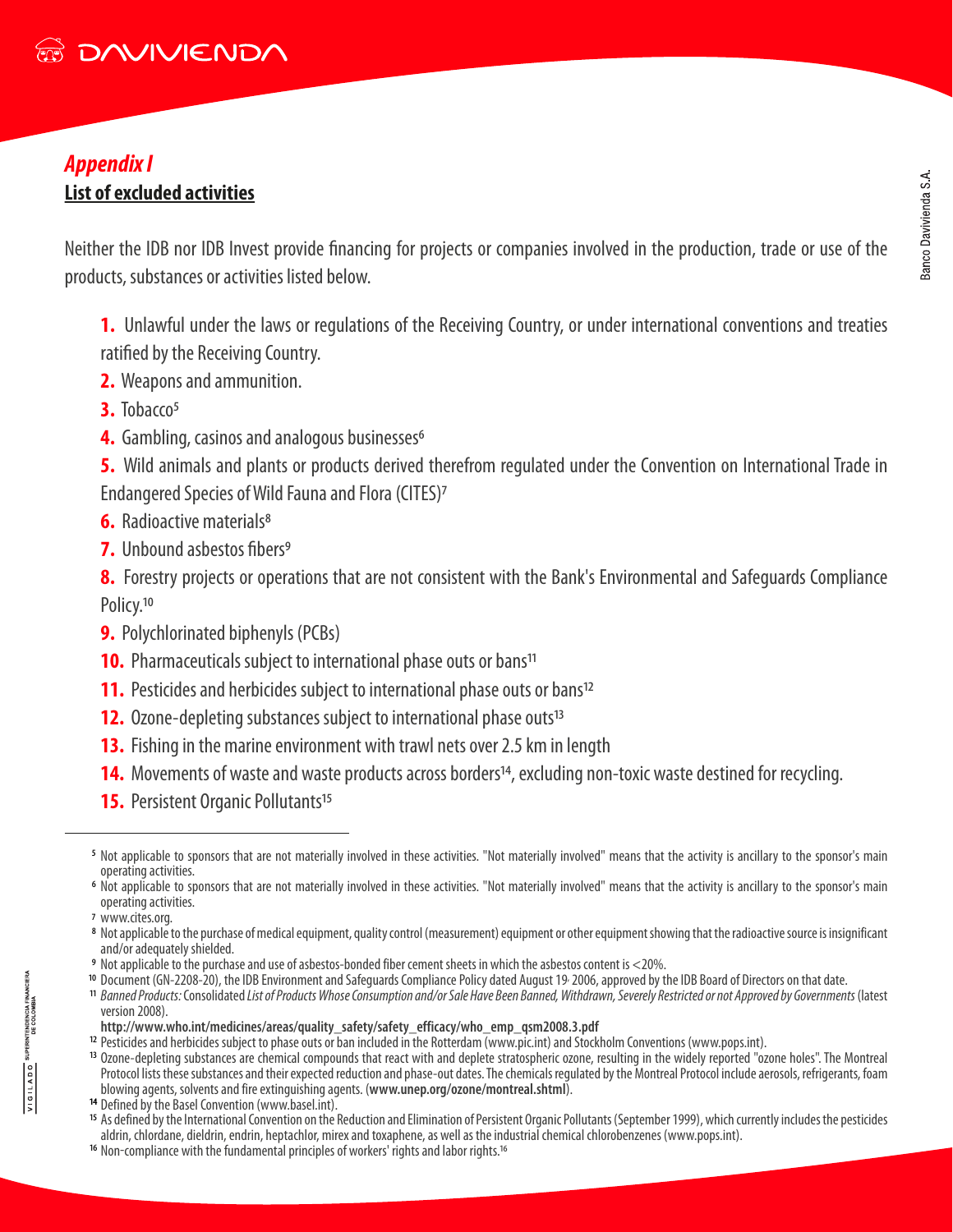## **THE DAVIVIENDA**

## **Projects in high-risk industries**

According to IDB Invest, projects in high-risk industries are those that pose or appear to pose high risks or impacts. These include, but are not limited to, the following:

- **1.** Large infrastructure projects<sup>17</sup>
- **2.** Extractive projects<sup>18</sup>
- **3.** Large hydroelectric projects
- **4.** Projects with high greenhouse gas emission potential
- **5.** Projects involving resettlement
- **6.** Projects in sensitive areas (e.g. where there are human rights violations or environmental and social unrest).
- **7.** Projects with a high impact on sensitive populations
- **8.** Projects in or near protected areas or areas with a cultural or biodiversity value

**9.** Projects with high context risks (due to the external operating context, not the project itself - e.g. pre-existing conflicts, systemic discrimination, changing political environment, widely spread diseases, countries with a long history of human rights violations, among others).

## *Appendix II - Development Effectiveness Framework*

#### **IDB Invest development impact measurement framework**

IDB Invest assesses the transactions it finances using its own Development Impact Framework. This framework guides the selection of projects based on their potential to generate a positive impact in accordance with the country's needs, and in alignment with the priority business areas defined by IDB Invest, which include: I) Increase access to financing and technical assistance for MSMEs; ii) Promote infrastructure for development; iii) Support innovation and technological development; iv) Mejorar la provisión de bienes y servicios básicos por parte del sector privado, las oportunidades de generación de Improve the provision of basic goods and services by the private sector, income generation opportunities and social mobility for vulnerable populations.; and v) Promote green growth. Additionally, the IDB Invest

 $\overline{I_1 \mid G \mid L \mid A \mid D \mid Q}$  SUPERINTENDENCIA FINANCIERA

<sup>&</sup>lt;sup>16</sup> The Fundamental Principles and Rights at Work mean: (i) Freedom of association and the effective recognition of the right to collective bargaining; (ii) the prohibition of all forms of forced or compulsory labor; (iii) the prohibition of child labor, including, among others, the prohibition of persons under the age of 18 from working in hazardous conditions (including construction activities), performing night work, being declared fit for work on the basis of a medical examination; and (iv) the elimination of discrimination in the workplace, in which discrimination is defined as any different treatment, exclusion or preference based on race, color, sex, religion, political opinion, or national or social origin. (International Labor Organization, www.ilo.org).

<sup>&</sup>lt;sup>17</sup> For example: ocean ports, navigable internal routes, internal route ports that allow the passage of vessels over 1,350 tons; treatment plants for affluents; plants for chemical treatment or discharge of hazardous or toxic waste; construction of highways, expressways and long distance lines; among others.

<sup>&</sup>lt;sup>18</sup> For example: onshore and offshore oil and gas operations as well as crude oil refineries (excluding the manufacture of lubricants only) and the installation of gasification and liquefaction plants for 500 tons or more of coal or bituminous oil per day.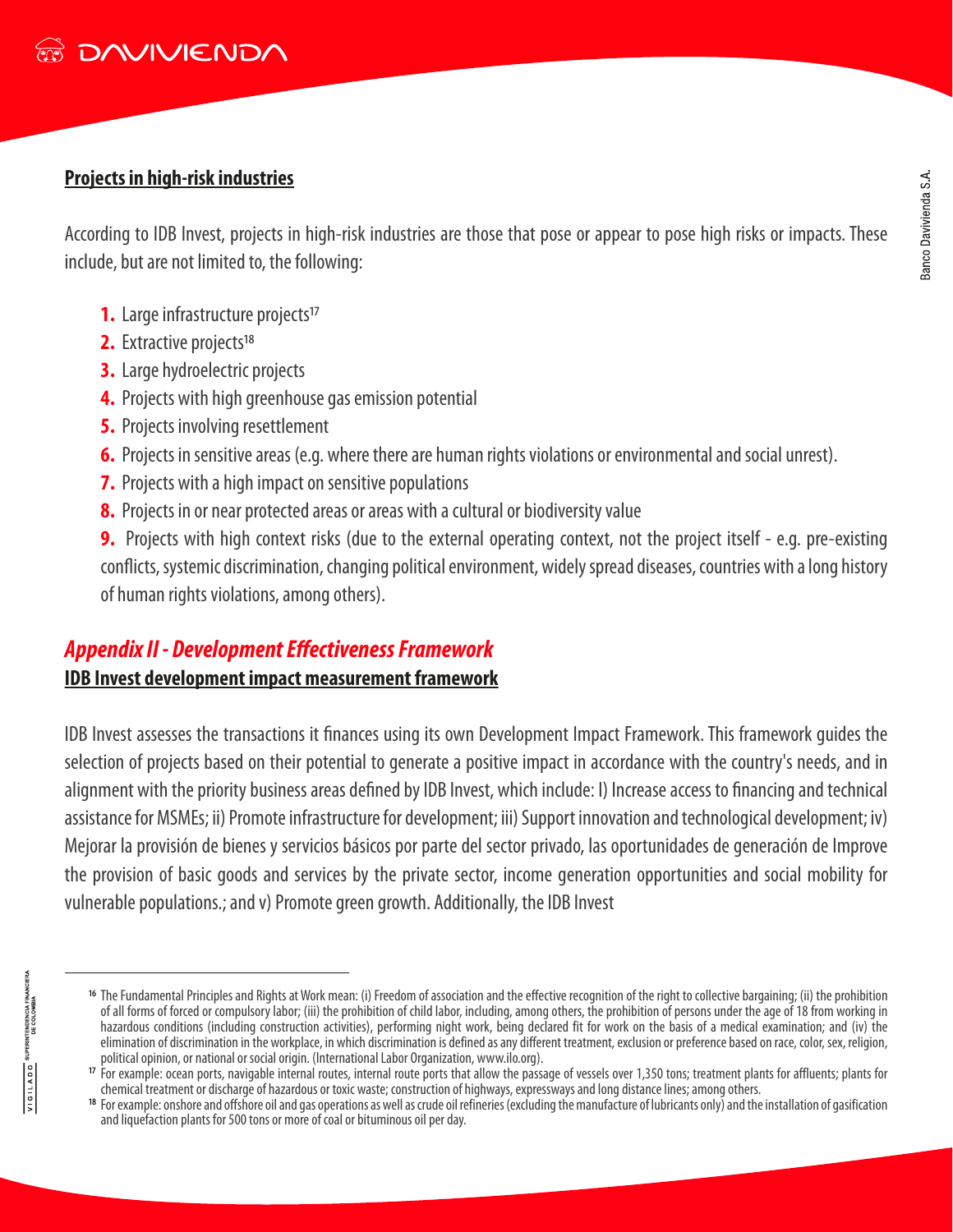strategy seeks to have an impact on three intersecting issues: i) Gender and diversity; ii) Environmental and social sustainability; and iii) Favorable business environments.

These priorities outline the long-term strategy of IDB to support projects with the potential to address the main development challenges facing the Latin American and Caribbean (LAC) region.

IDB Invest follows a rigorous due diligence process that seeks to maximize the social, economic and environmental impact through the operations it supports, maintaining a risk mitigation strategy to promote long-term sustainability. As part of the due diligence process, IDB Invest analyzes the use of resources assigned to projects by applying its Development Effectiveness, Learning, Tracking and Assessment (DELTA) tool, to qualify the potential socioeconomic impact that such projects can generate. One part of the analysis is to define measurable and specific development objectives, monitored for achievement through a set of indicators defined as SMART (Specific, Measurable, Attainable, Relevant, and Time-Bound). This analysis includes a viable estimate of the expected benefits for the direct beneficiaries, as well as for the indirect beneficiaries of the project. Similarly, IDB Invest conducts an integrity review and legal and risk due diligence, ensuring compliance with the best corporate, social and environmental governance standards, as defined by IDB Invest internal policies and procedures.

#### *Project monitoring and evaluation*

All IDB Invest clients must provide updated annual information on the development indicators defined for each transaction, as well as evidence of compliance with environmental, social and corporate governance standards. IDB Invest monitors the degree of achievement of the defined objectives through an annual supervision exercise, during which the financial and development results achieved by clients and supported projects are reviewed. Additionally, all transactions are subject to a mid-term evaluation in which there is an evaluation of the effectiveness of each project in achieving the defined development objectives, drawing lessons learned throughout the project cycle.

#### *BID Invest and the Sustainable Development Goals (SDG)*

Among the main objectives of the IDB Group is to promote sustainable growth and social inclusion, reducing poverty and inequality. IDB Invest promotes the development of a sustainable private sector that contributes to the social, economic and environmental development of the LAC region. This mission is fully aligned with the United Nations 2030 Agenda for Sustainable Development, which defines a set of 17 global goals with 169 targets that seek to promote sustainable development (economic, social and environmental) in all sectors of the economy, with a specific focus on equity and inclusion.